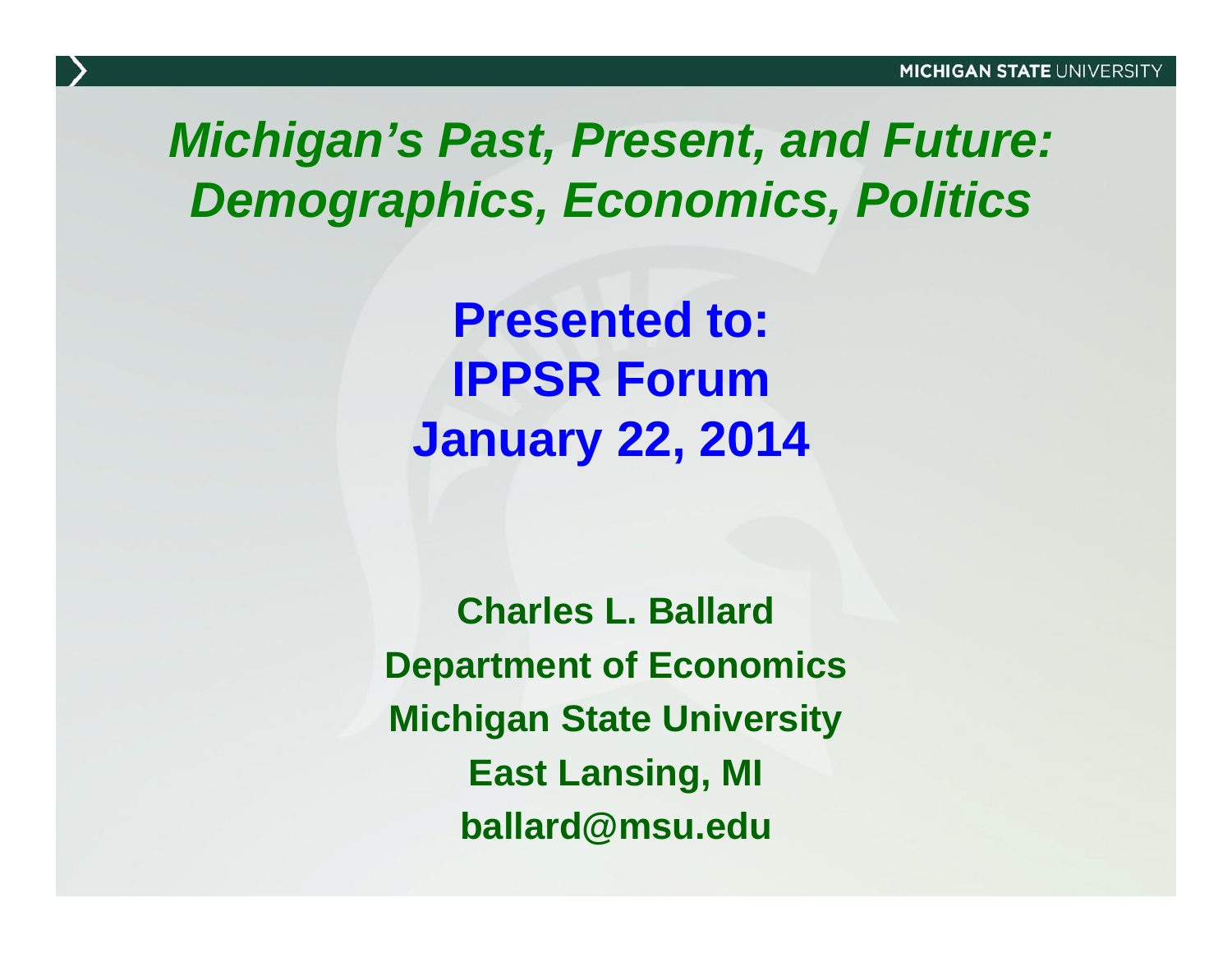# **Where there is economic opportunity, people will follow.**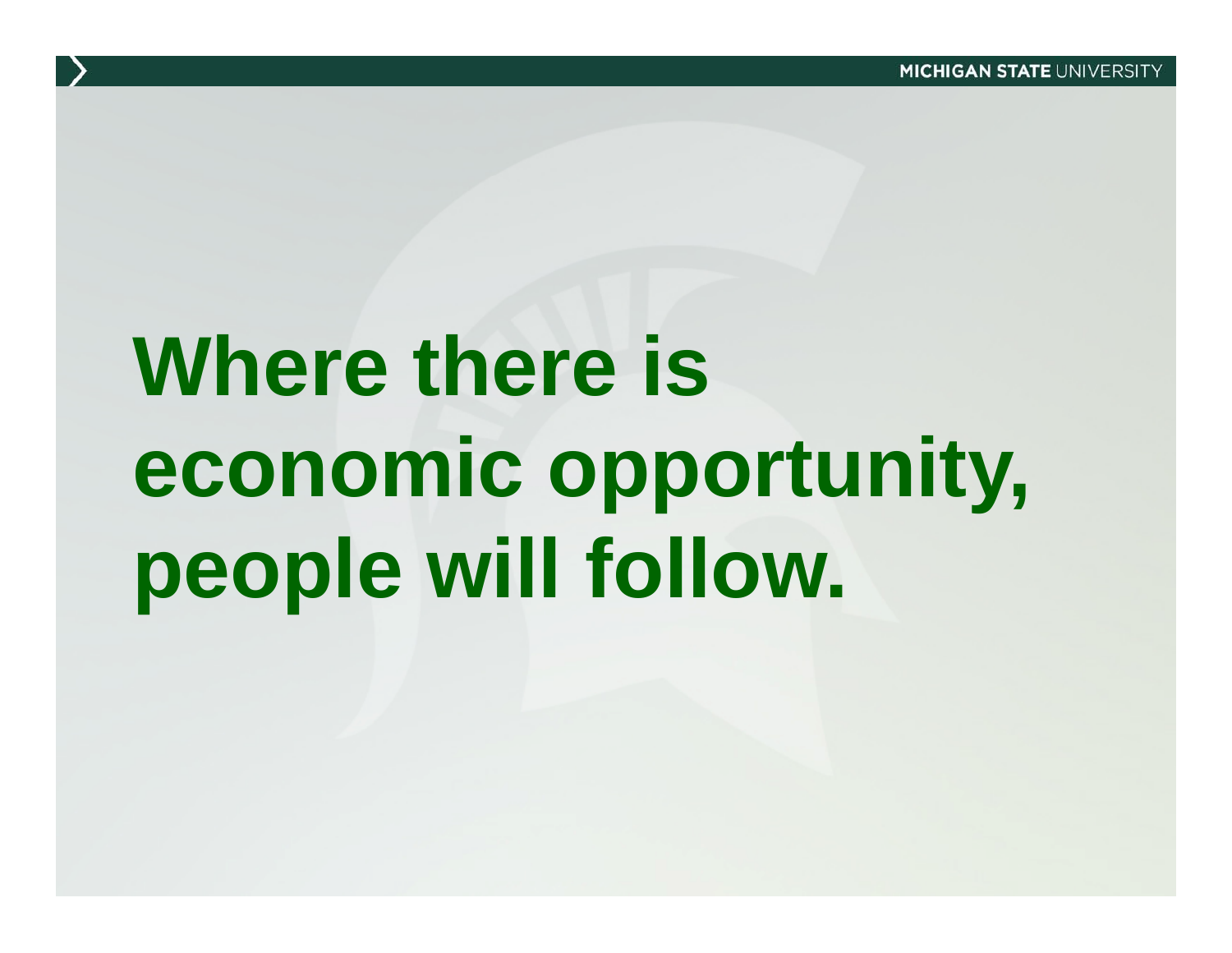#### **MICHIGAN STATE UNIVERSITY**

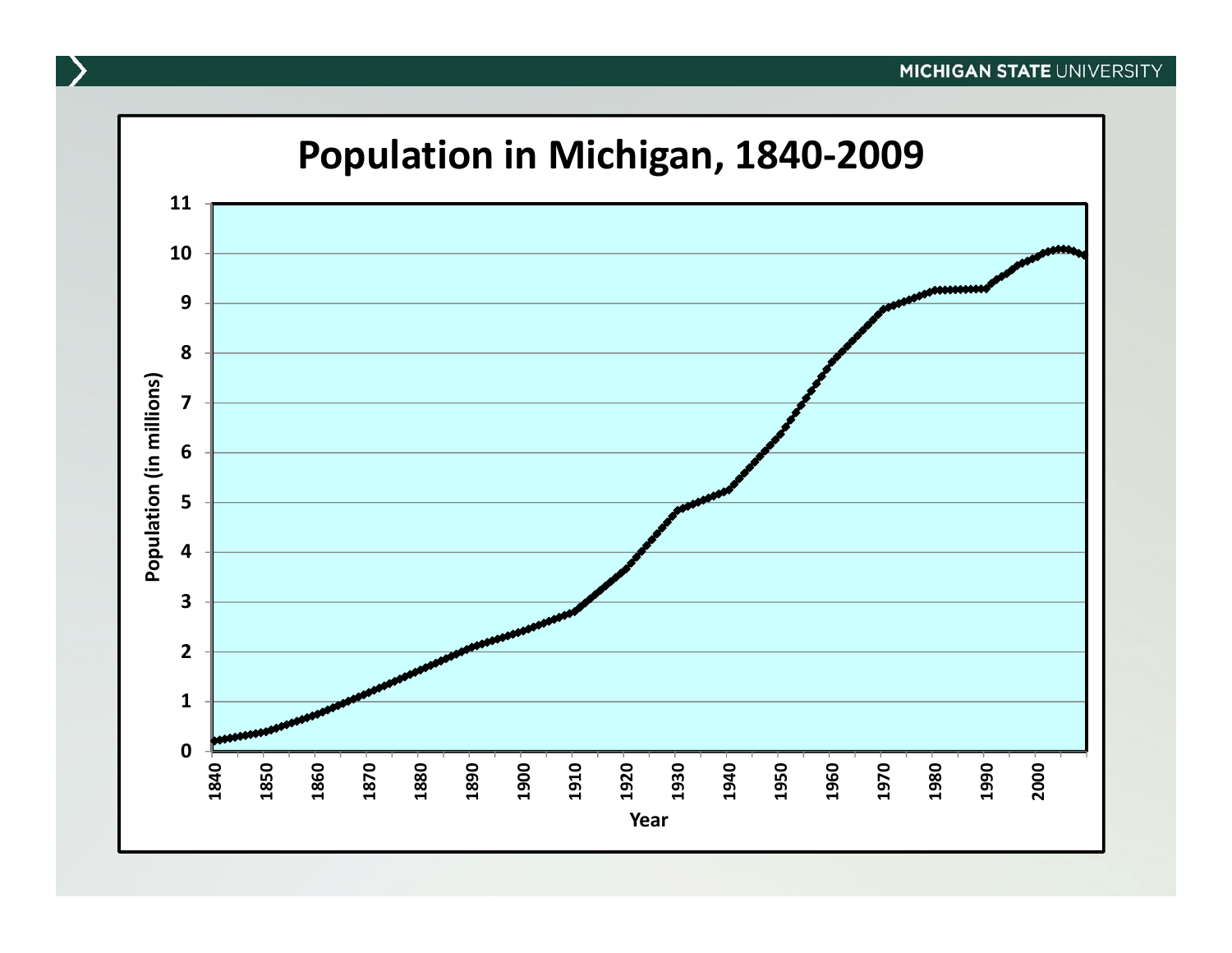# **The slowing of population growth in Michigan began at Michigan a time when the econom y was still growing, but at a**  slower pace (both in **absolute terms , and relative to the national average).**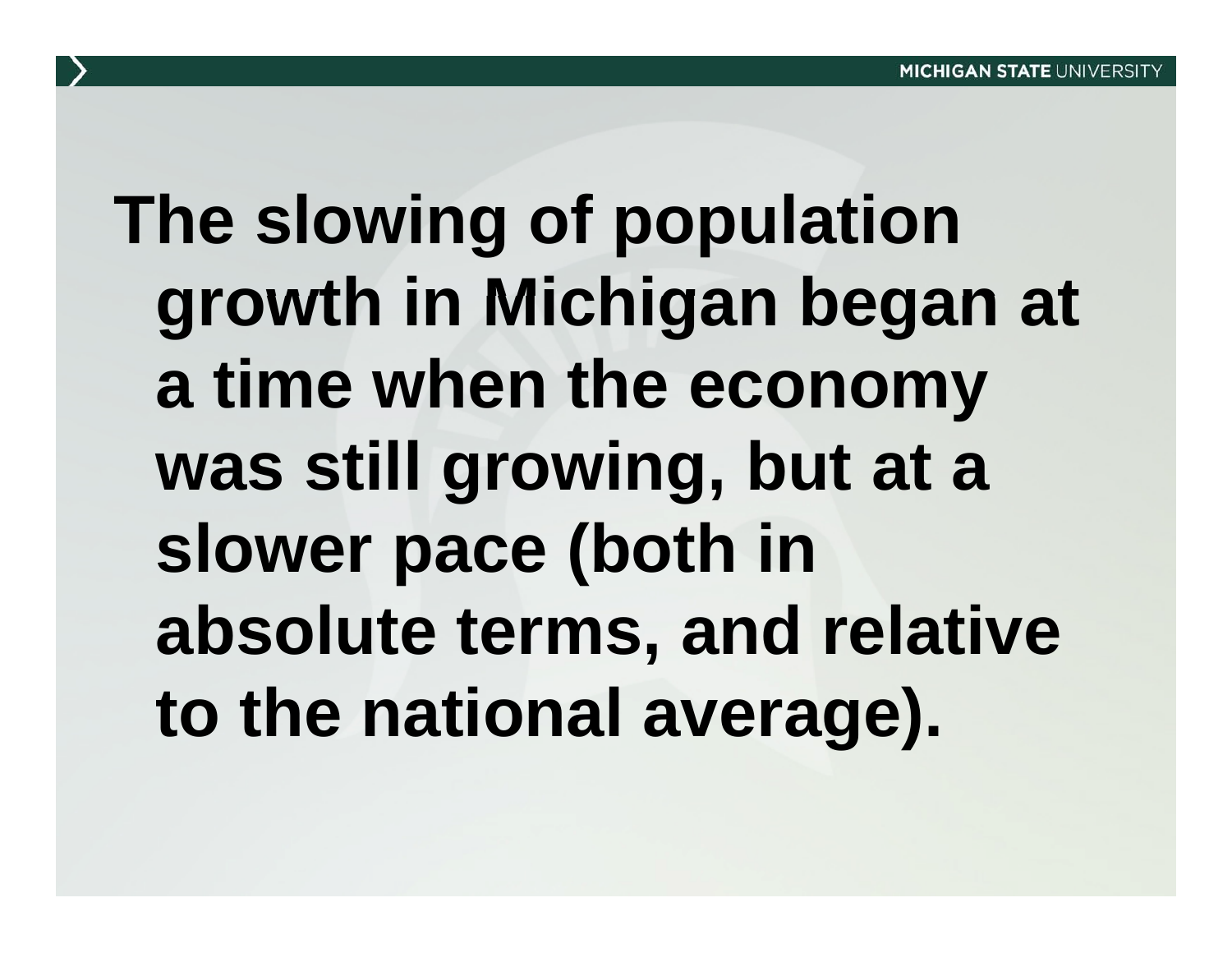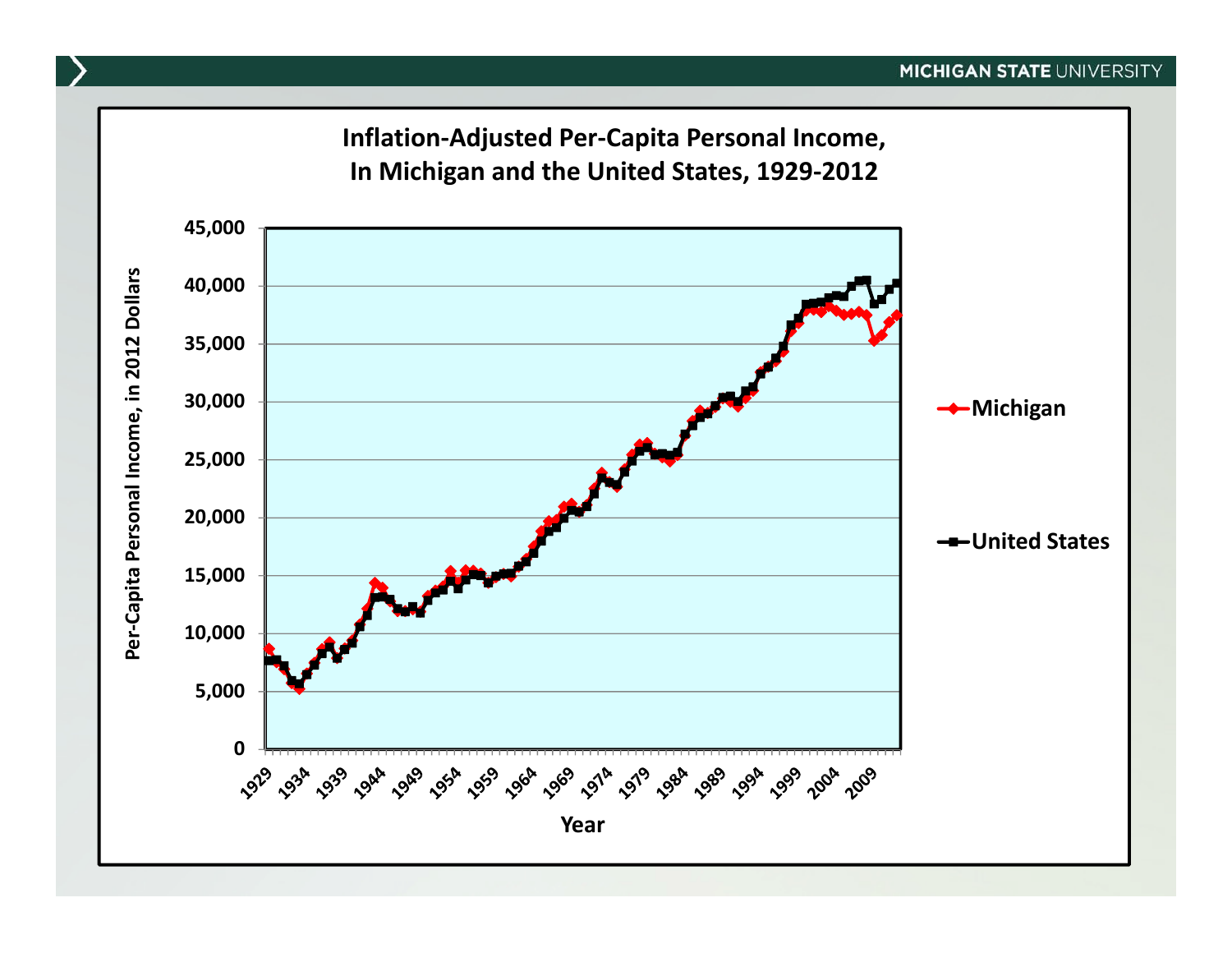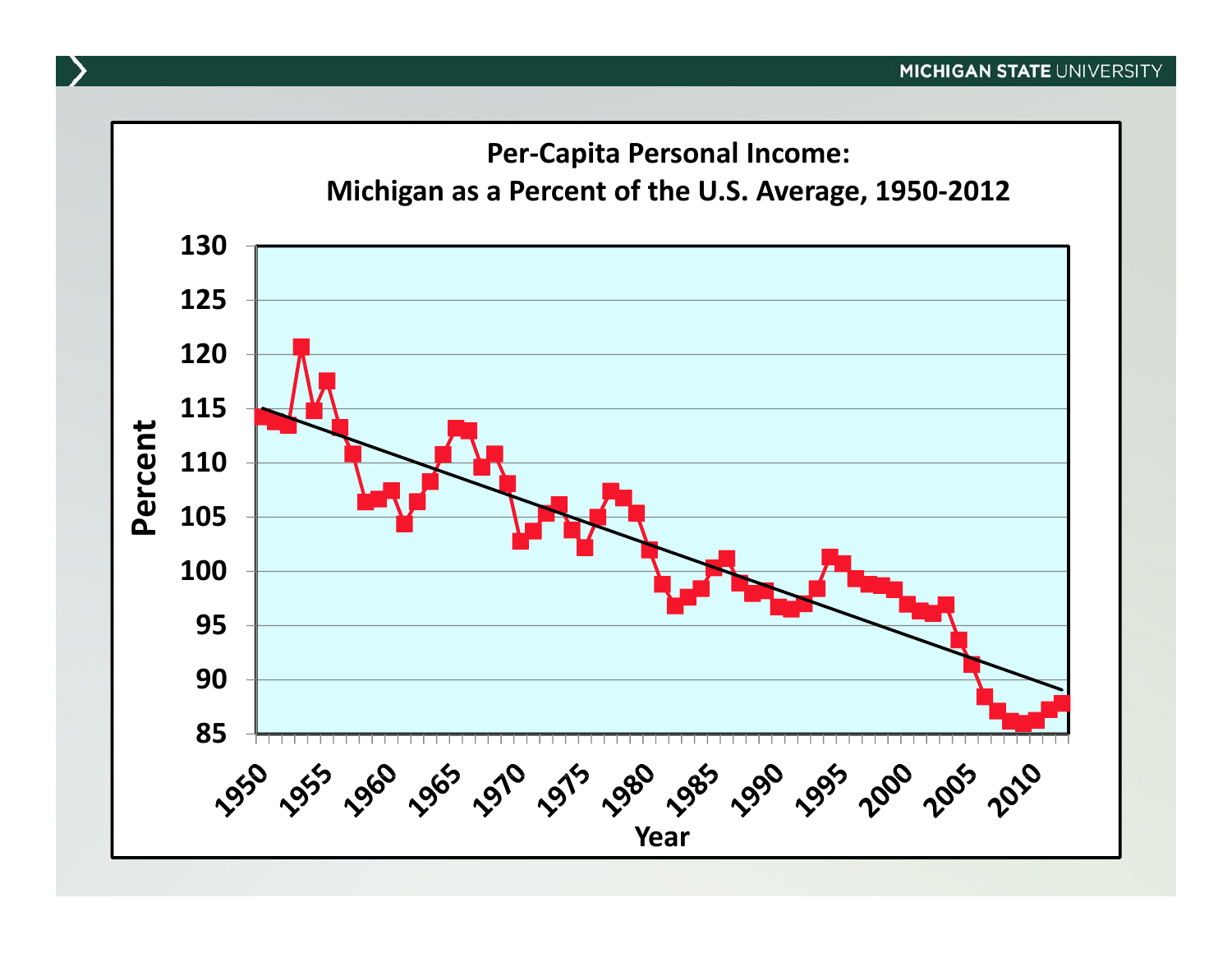# Also, this period of slowing **OVERALL economic growth**  was accompanied by a **major increase in income in inequality.**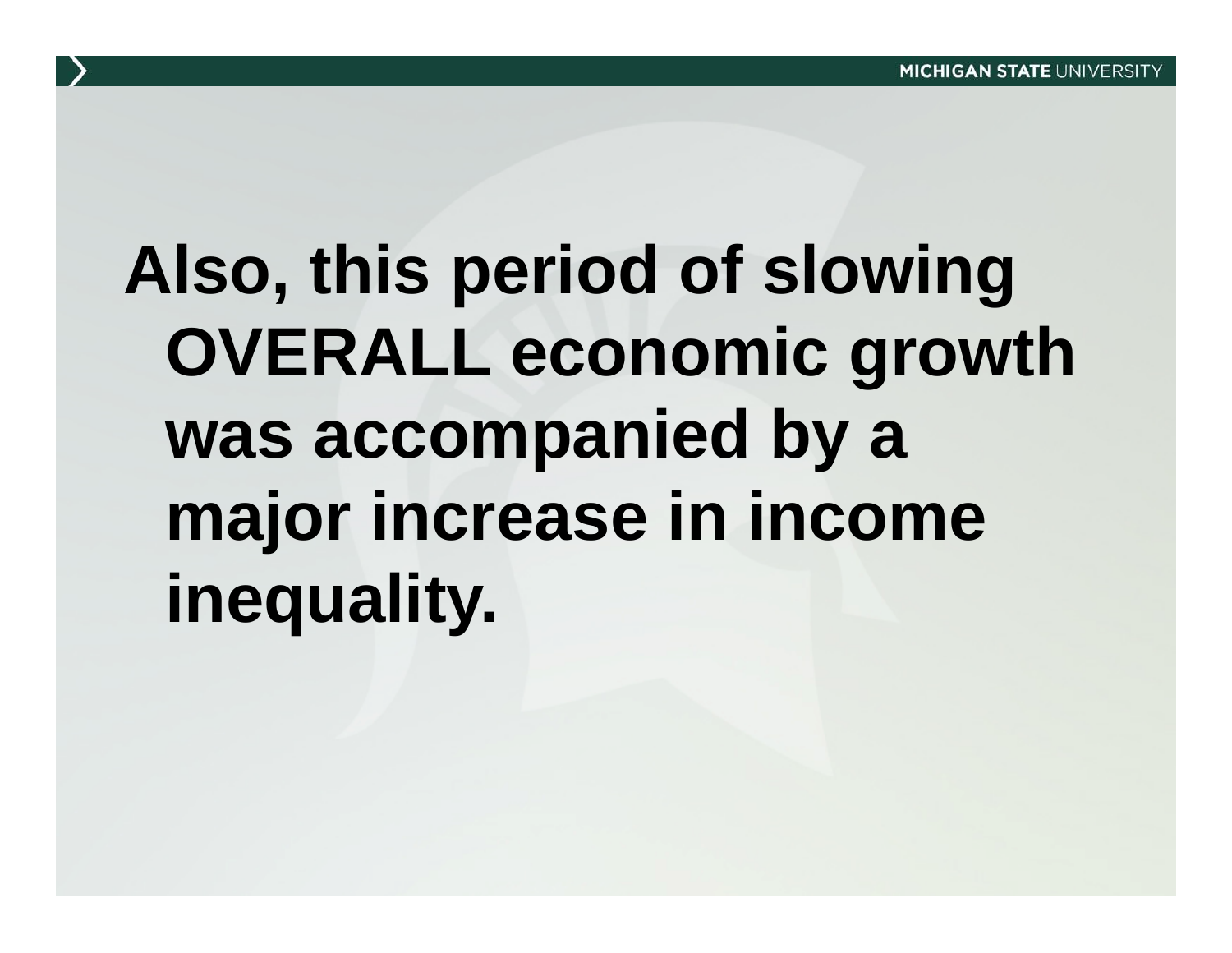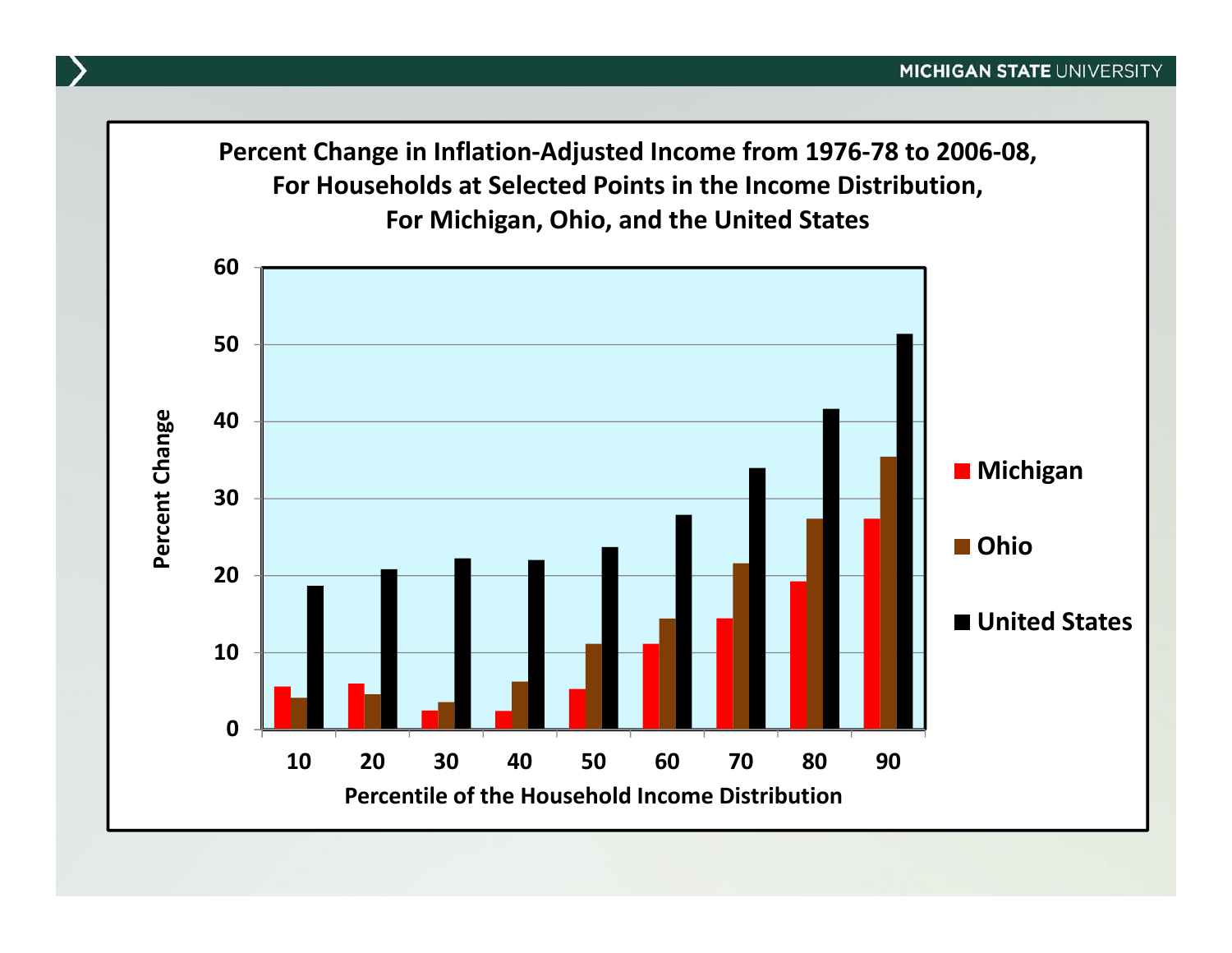### **This relative decline has many sources. Here are two of the biggest:**

#### **1 R l ti d li f 1. eative decline omanufacturin g .**

**2 Increase in earnings for those 2. with the highest levels of education.**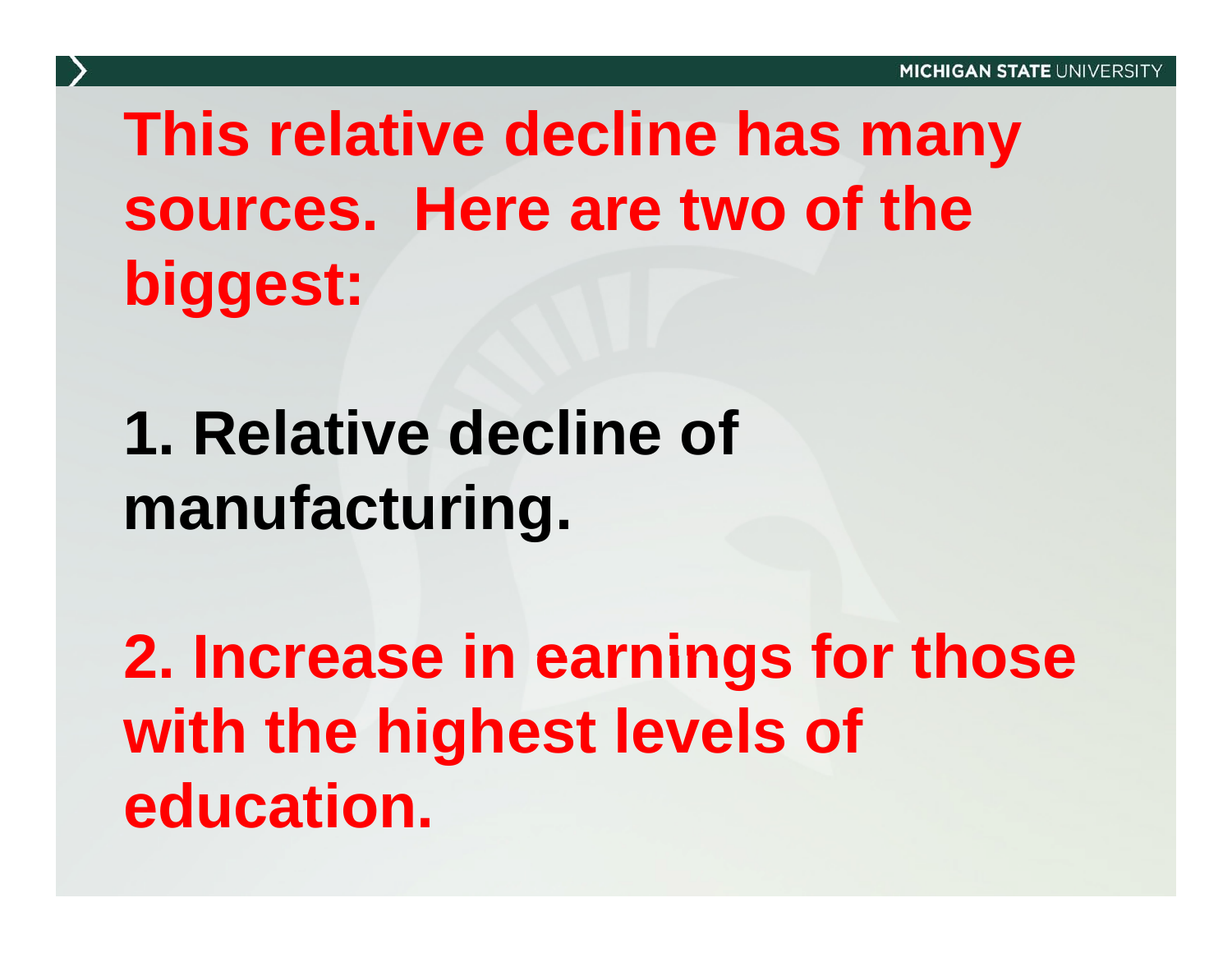#### **Manufacturing's Share of the Economy Has Shrunk Dramatically**

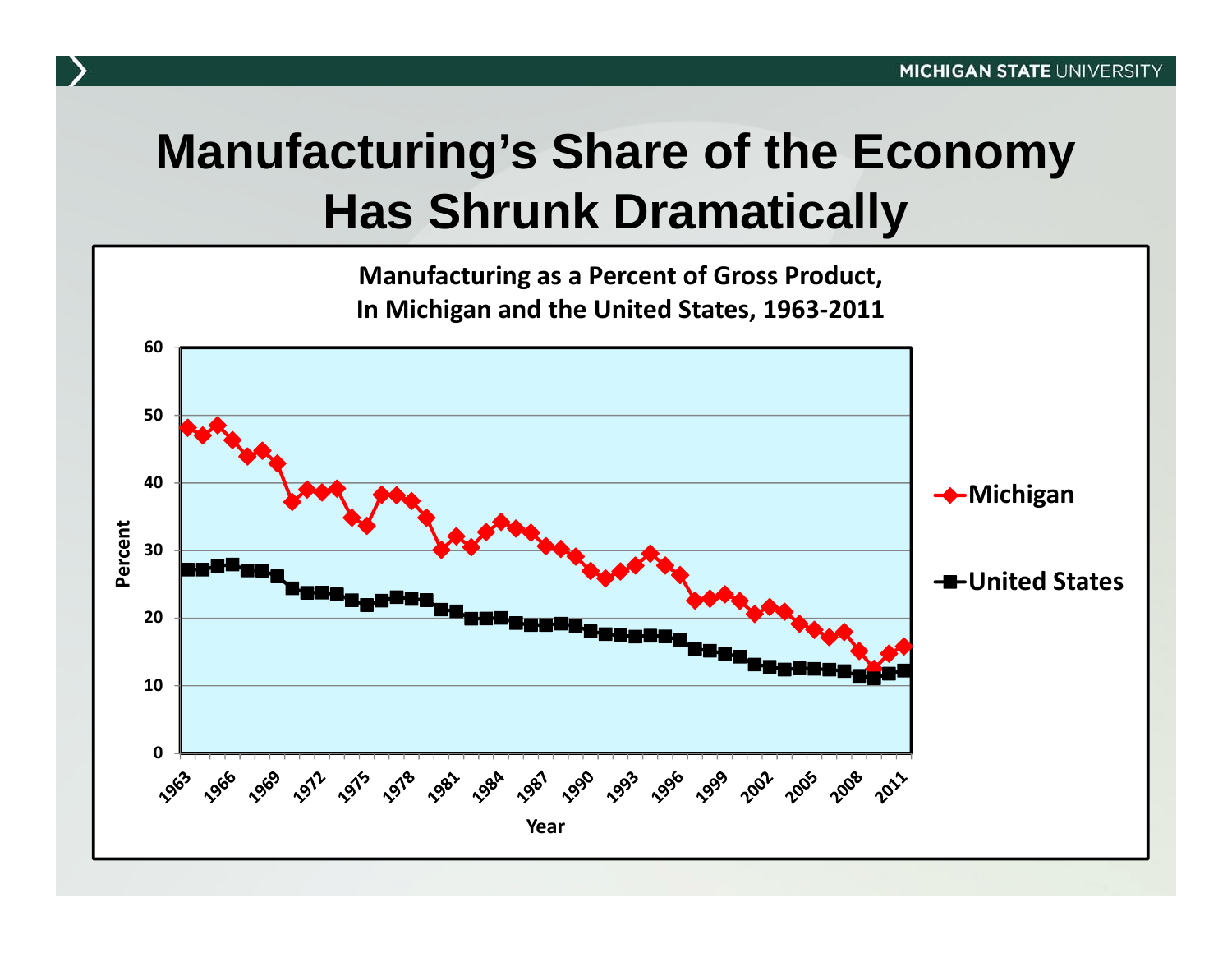# **American men who have not** been to college have fared **especially poorly in the last 40 years**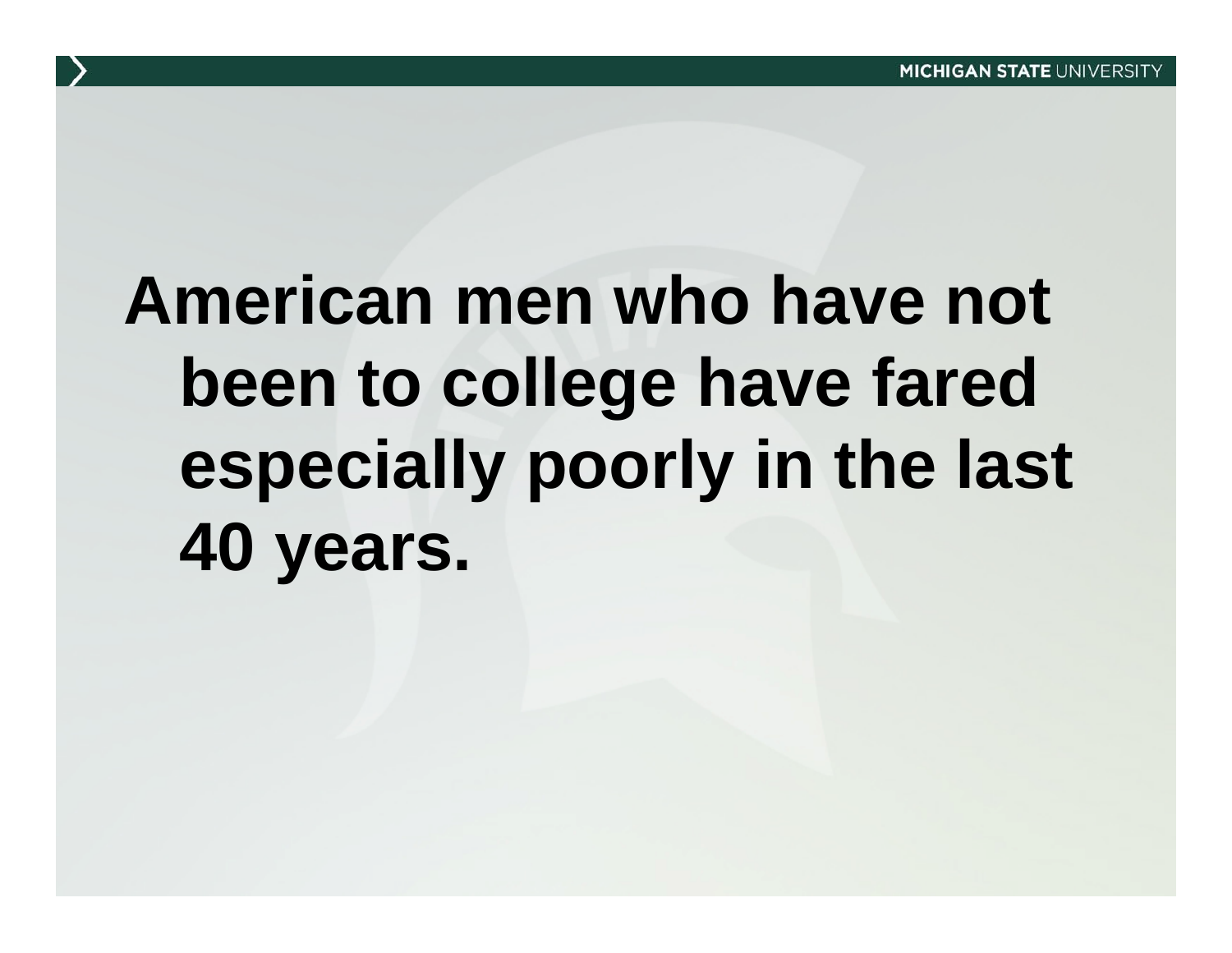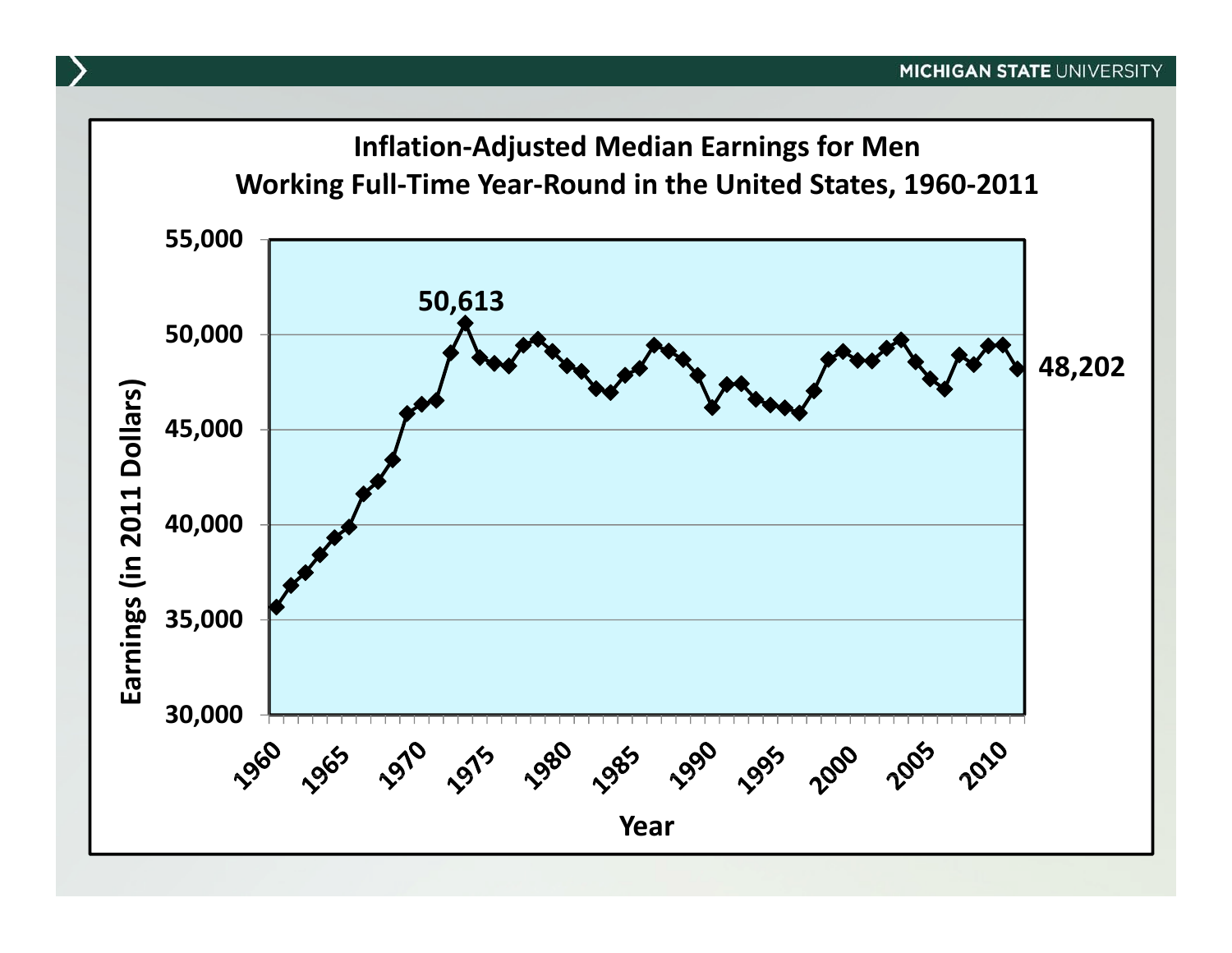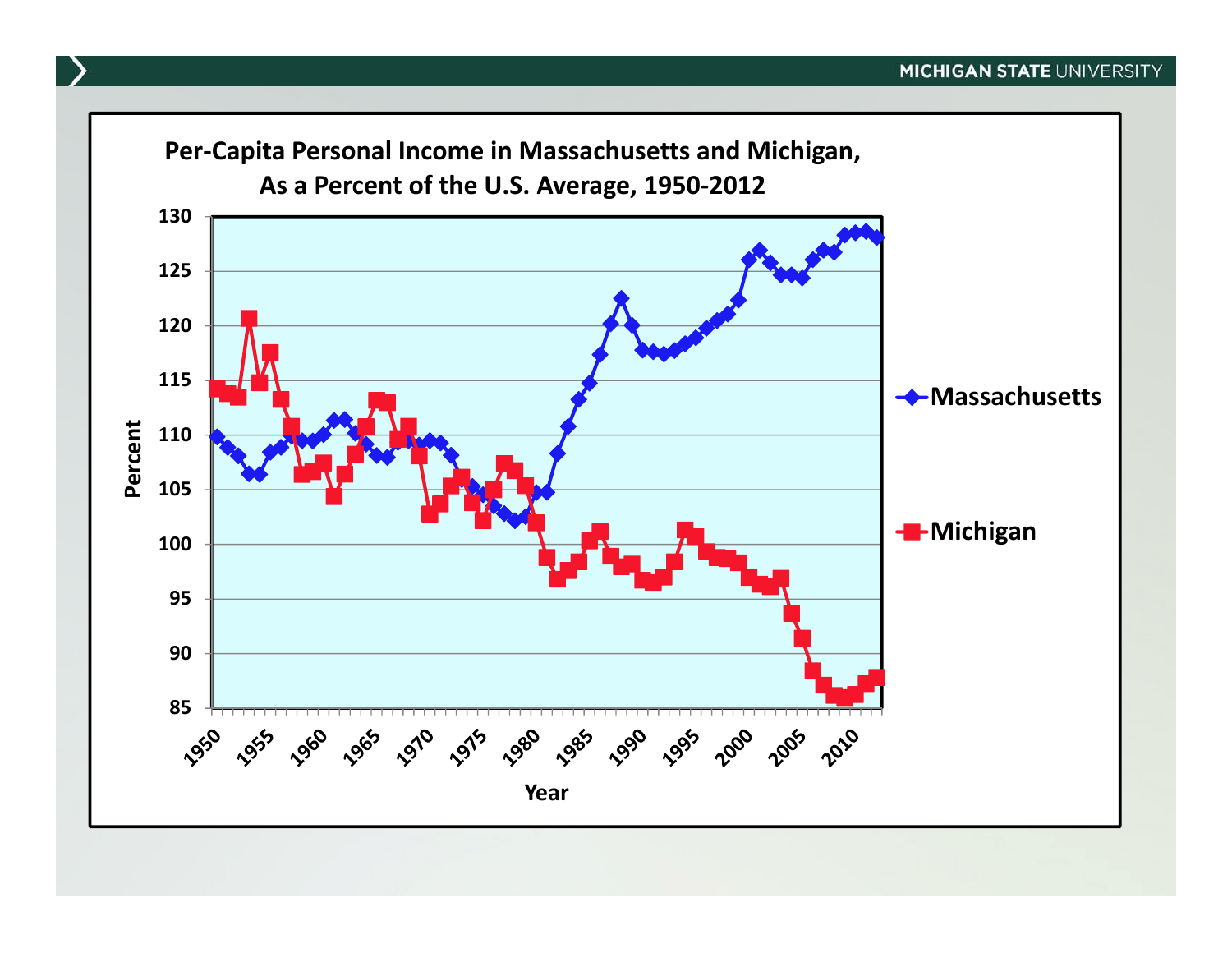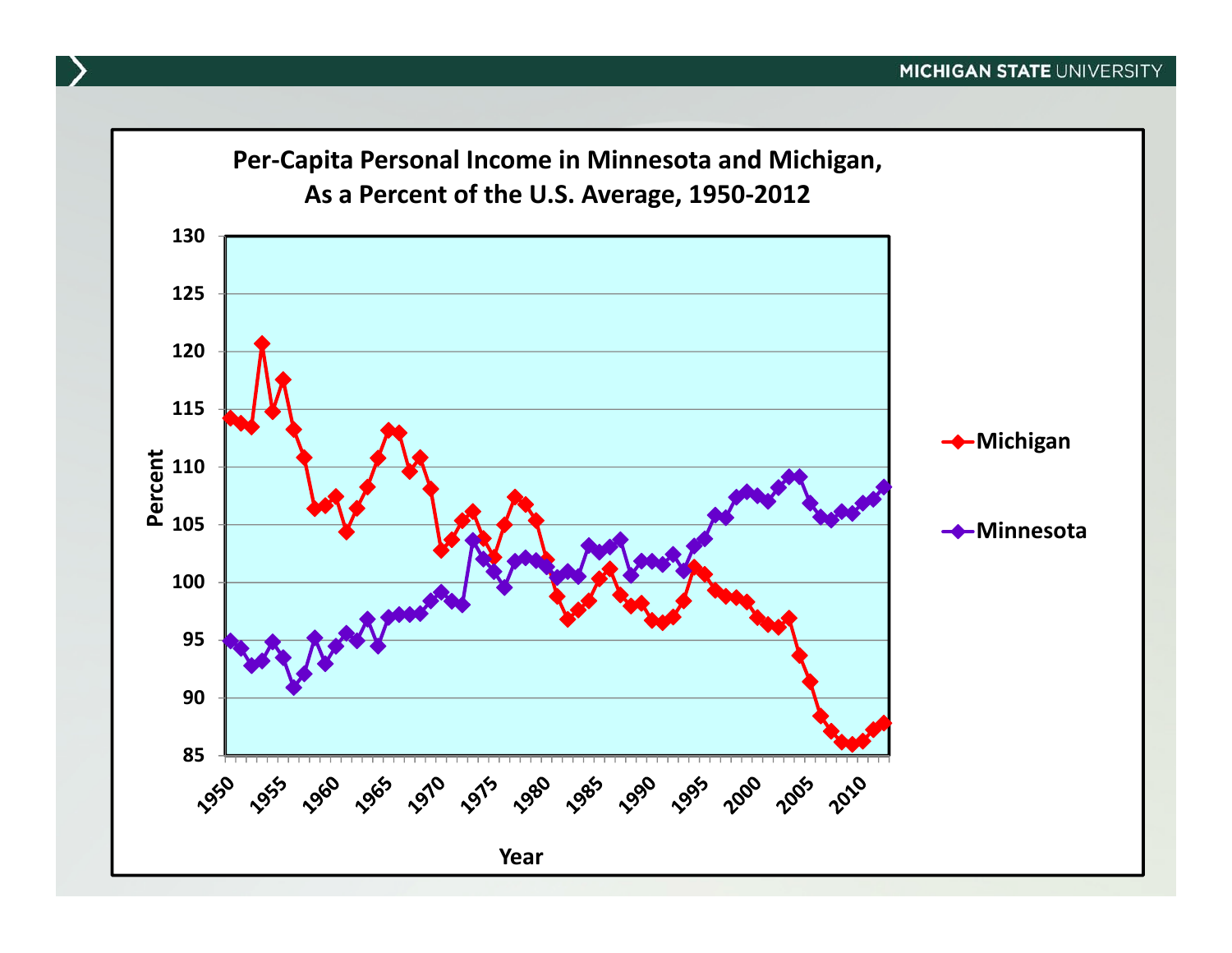#### **This slide is brought to you by the letter "M":**

|                      | <b>College-</b>                       |                                   |
|----------------------|---------------------------------------|-----------------------------------|
| <b>State</b>         | <b>Attainment</b><br><b>Rank 2011</b> | <b>Income</b><br><b>Rank 2011</b> |
| <b>Massachusetts</b> | 1                                     | $\mathbf 2$                       |
| <b>Minnesota</b>     | 10                                    | 11                                |
| <b>Michigan</b>      | 35                                    | 36                                |
| <b>Mississippi</b>   | 48                                    | 50                                |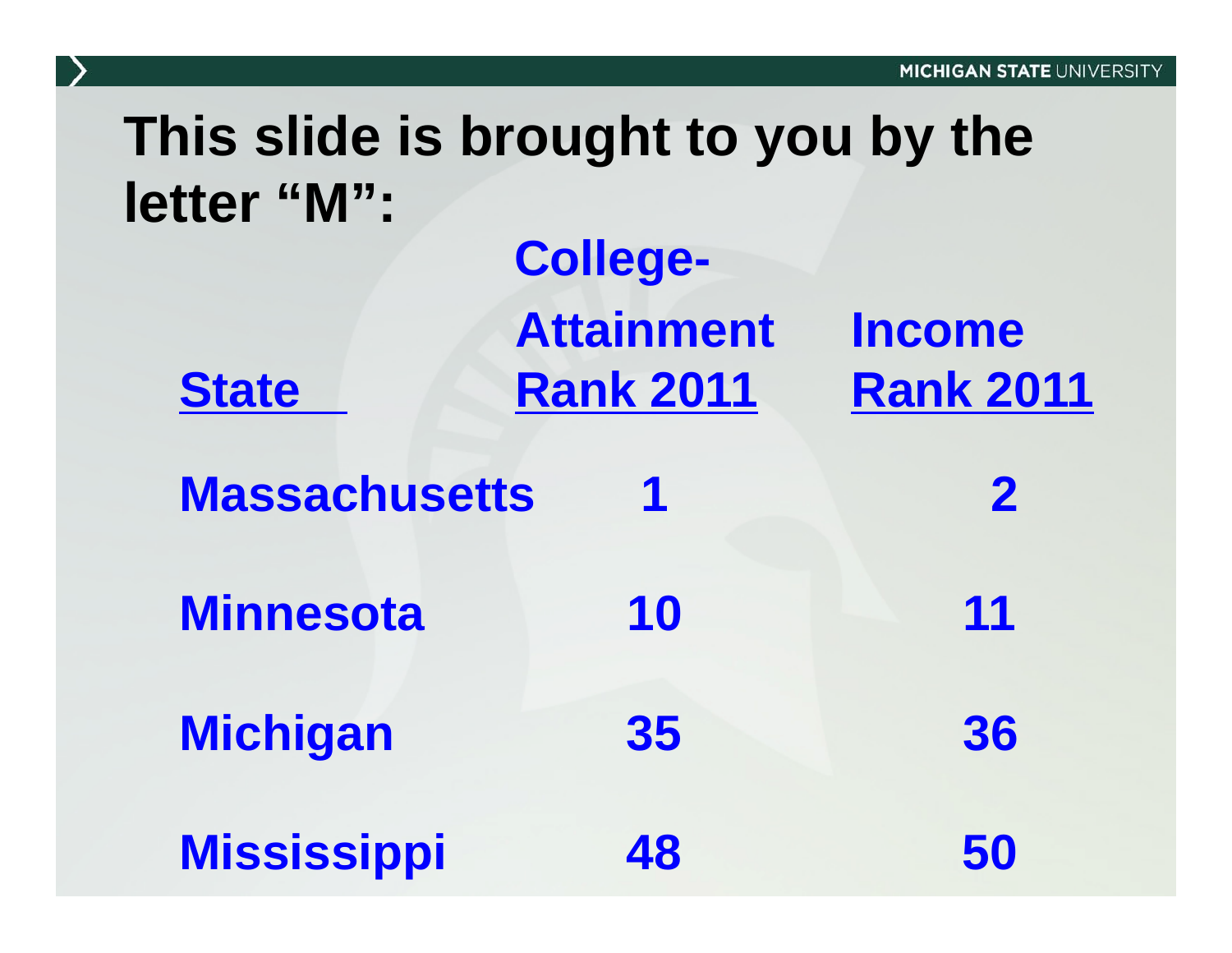# **At a time when education is so crucial to our future, Mi hi h d chigan has pursue d a policy of systematic systematic disinvestment in education.**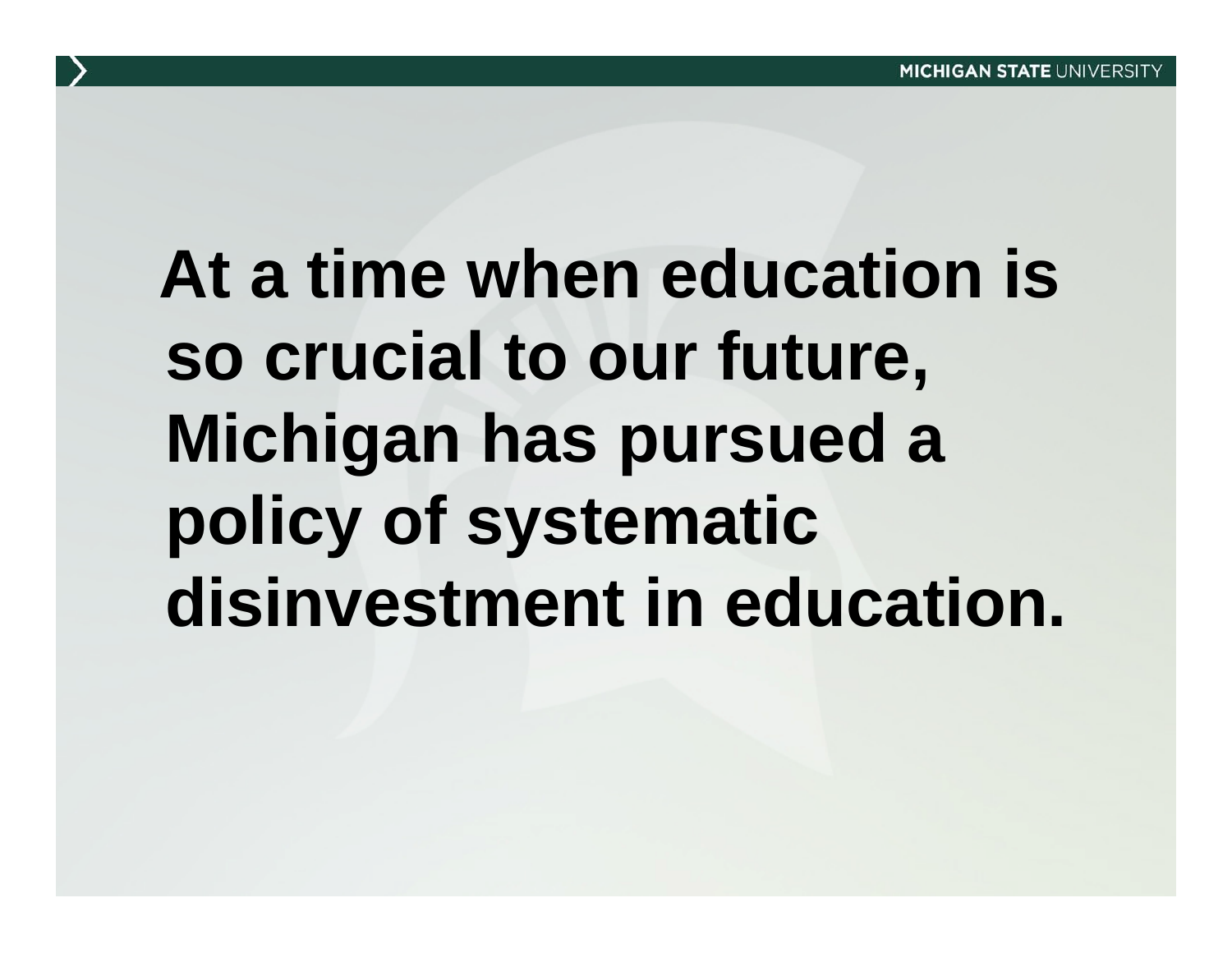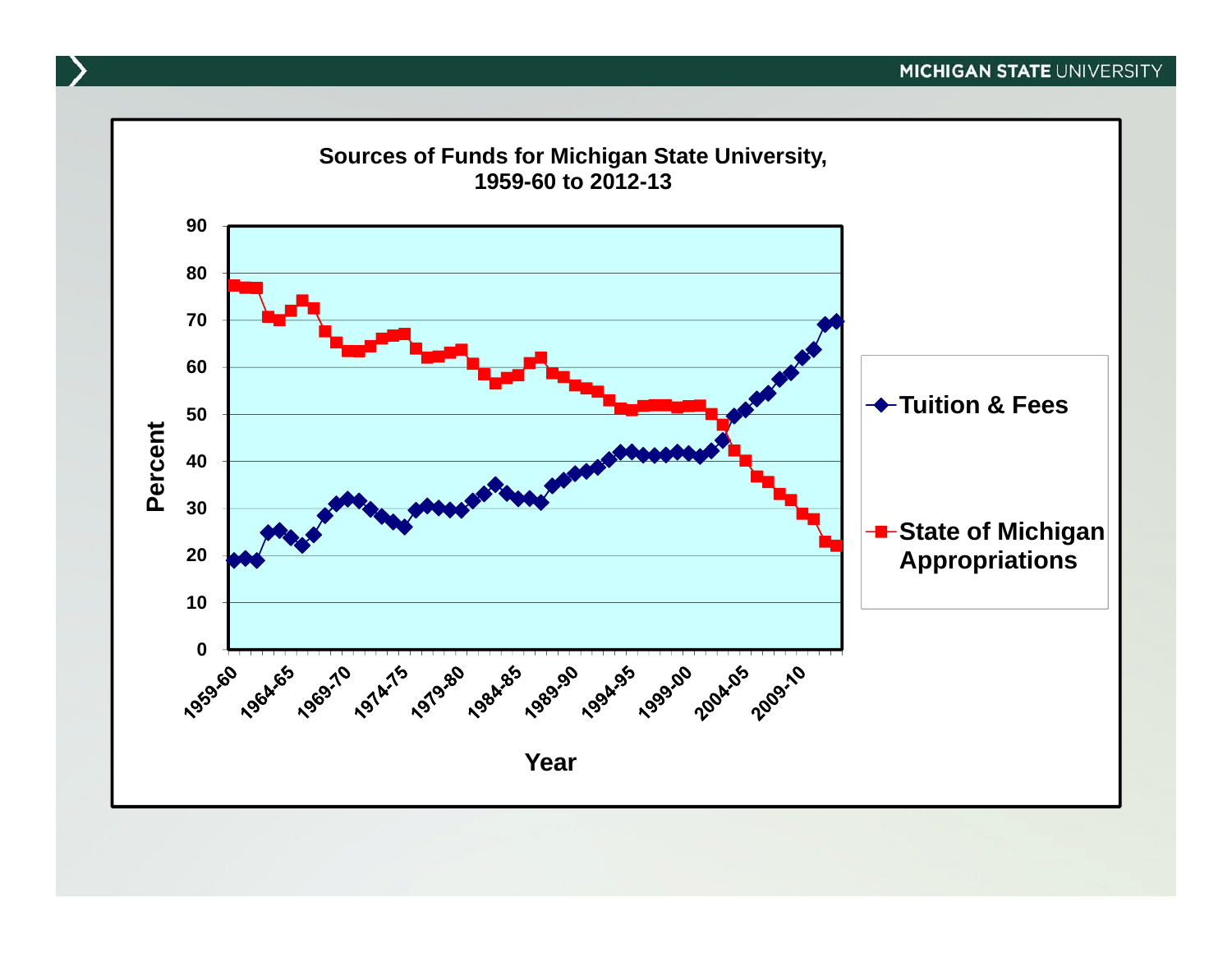**In order to be equivalent to the real budget reductions of 2003-2011, we would have to cease state support for:** 

**Central Michigan University, Eastern Michigan University, Ferris State University, Grand Valley State University, Lake Superior State University, Mi hi T h l i l U i it chigan Tec hnological niversity, Northern Michigan University, Oakland University, Saginaw Valley State University, University of Michigan - Dearborn, University of Michigan - Flint, and Western Michigan University.**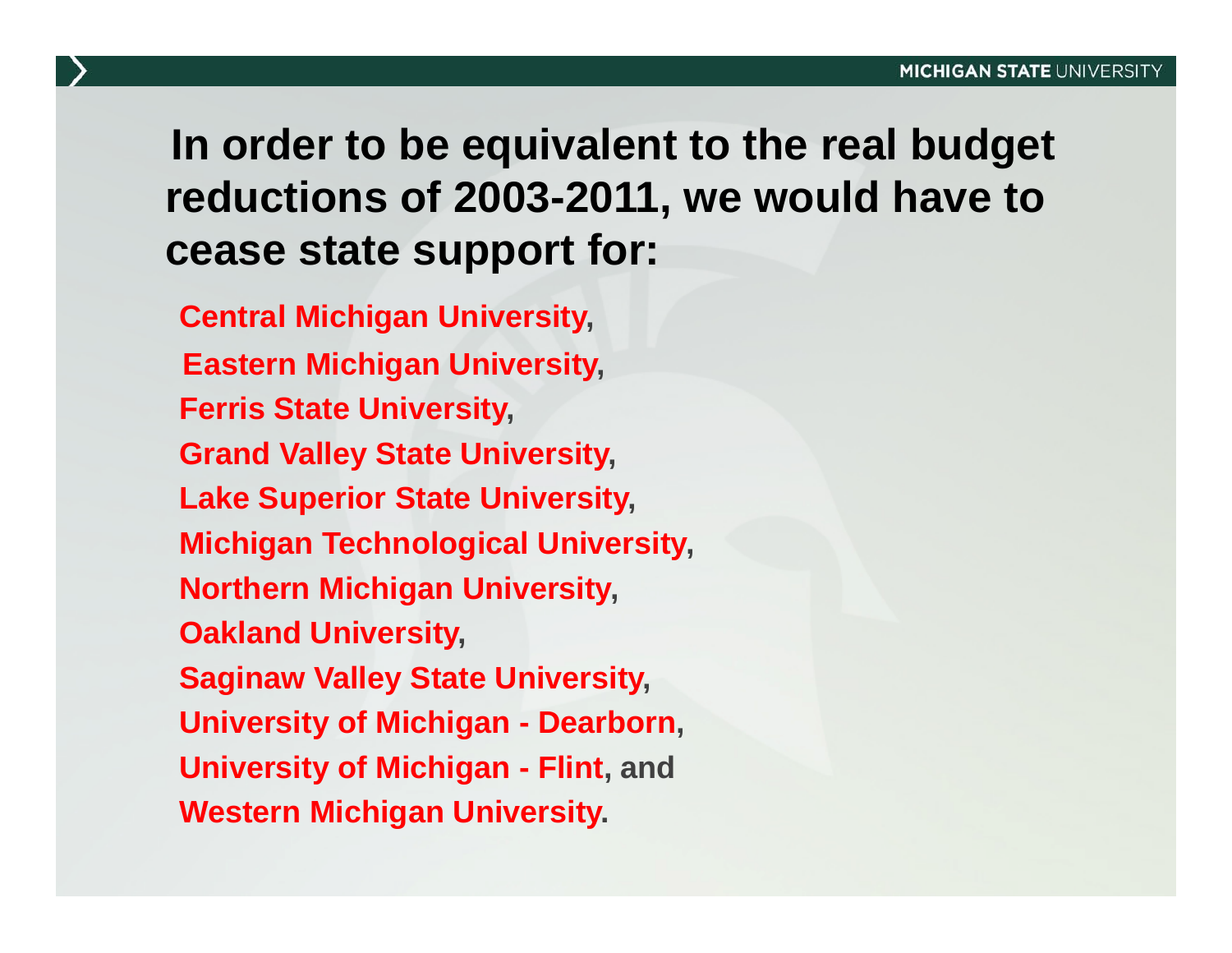## **One big reason for the decline in higher-education funding is the long-term decrease in tax revenue .**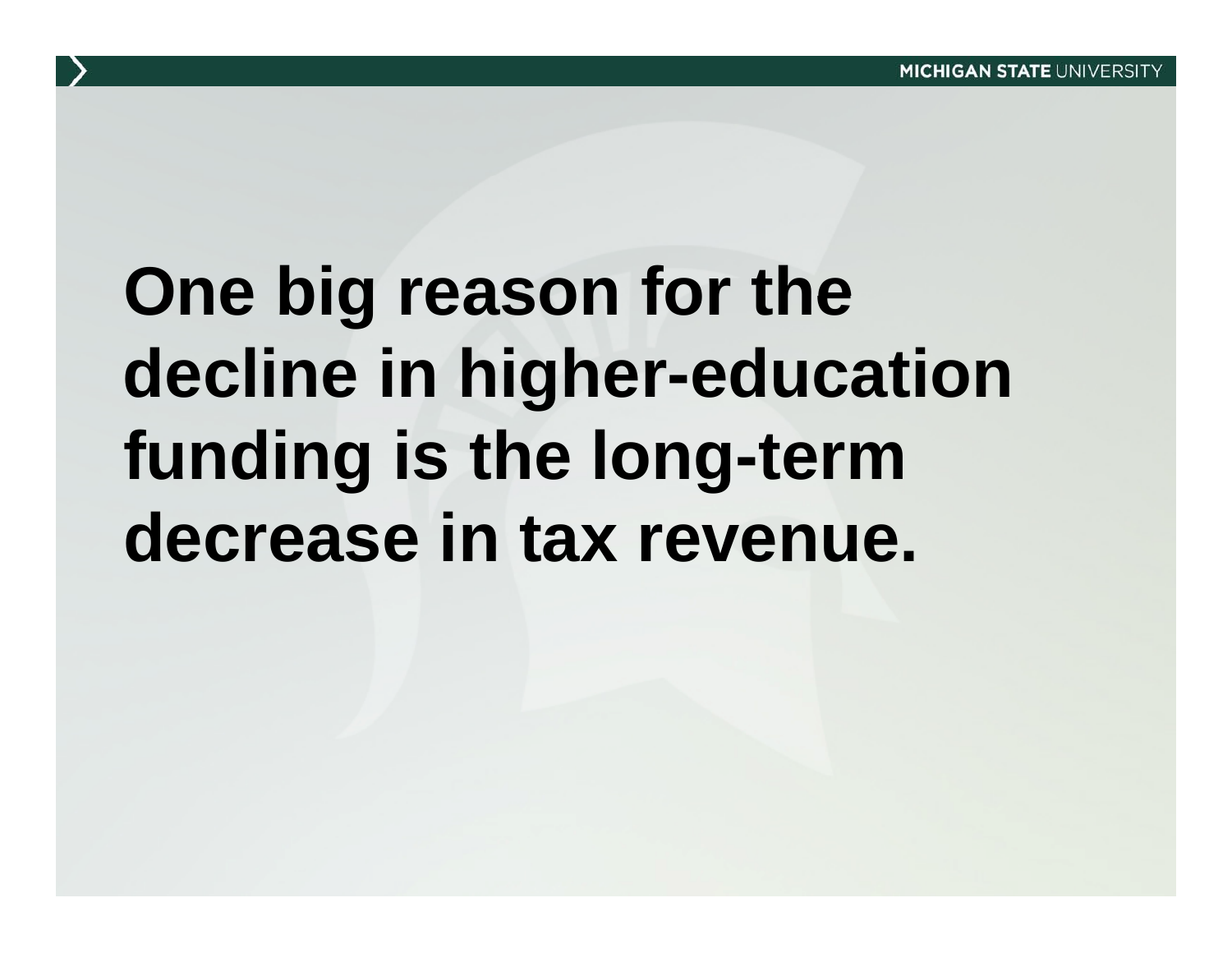#### **Tax Effort Has Reduced Substantially**

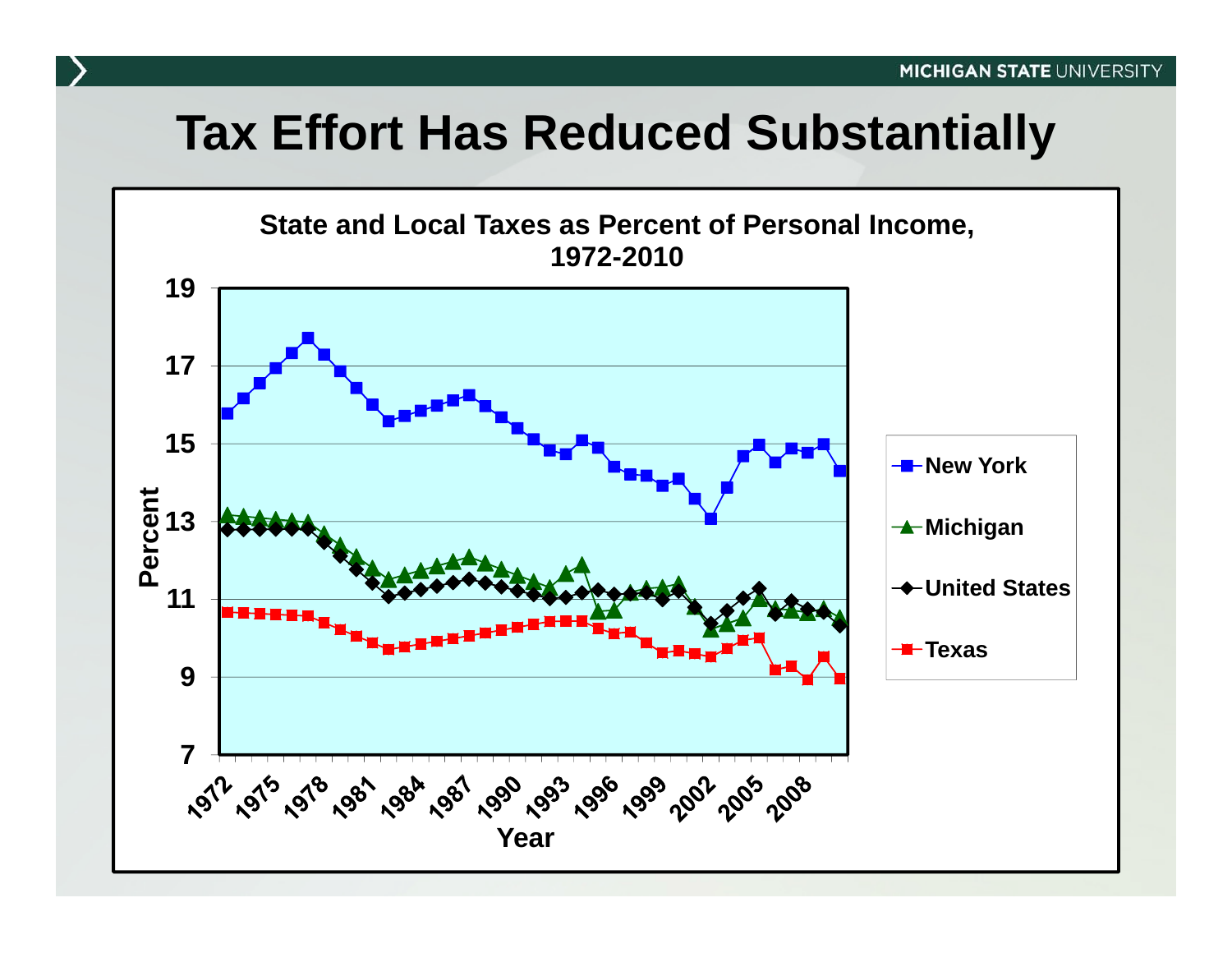### **In my view, the current clamor current for a tax cut is misplaced.**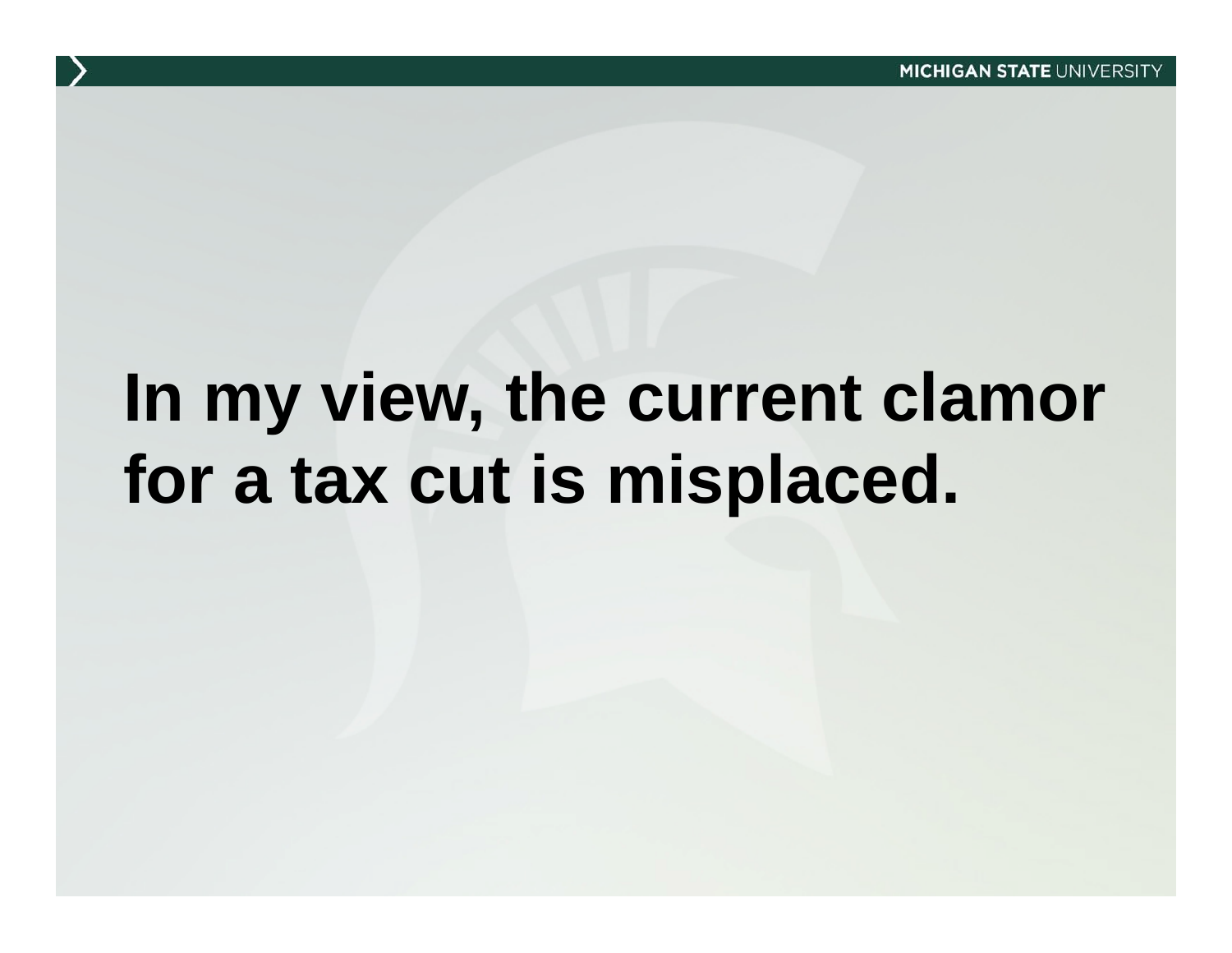### **The Detroit metropolitan area is more racially segregated than any oth j i th ther ma jor area in the United States.**

**Many of the problems of the city and the metropolitan area stem from the lack of a regional focus.**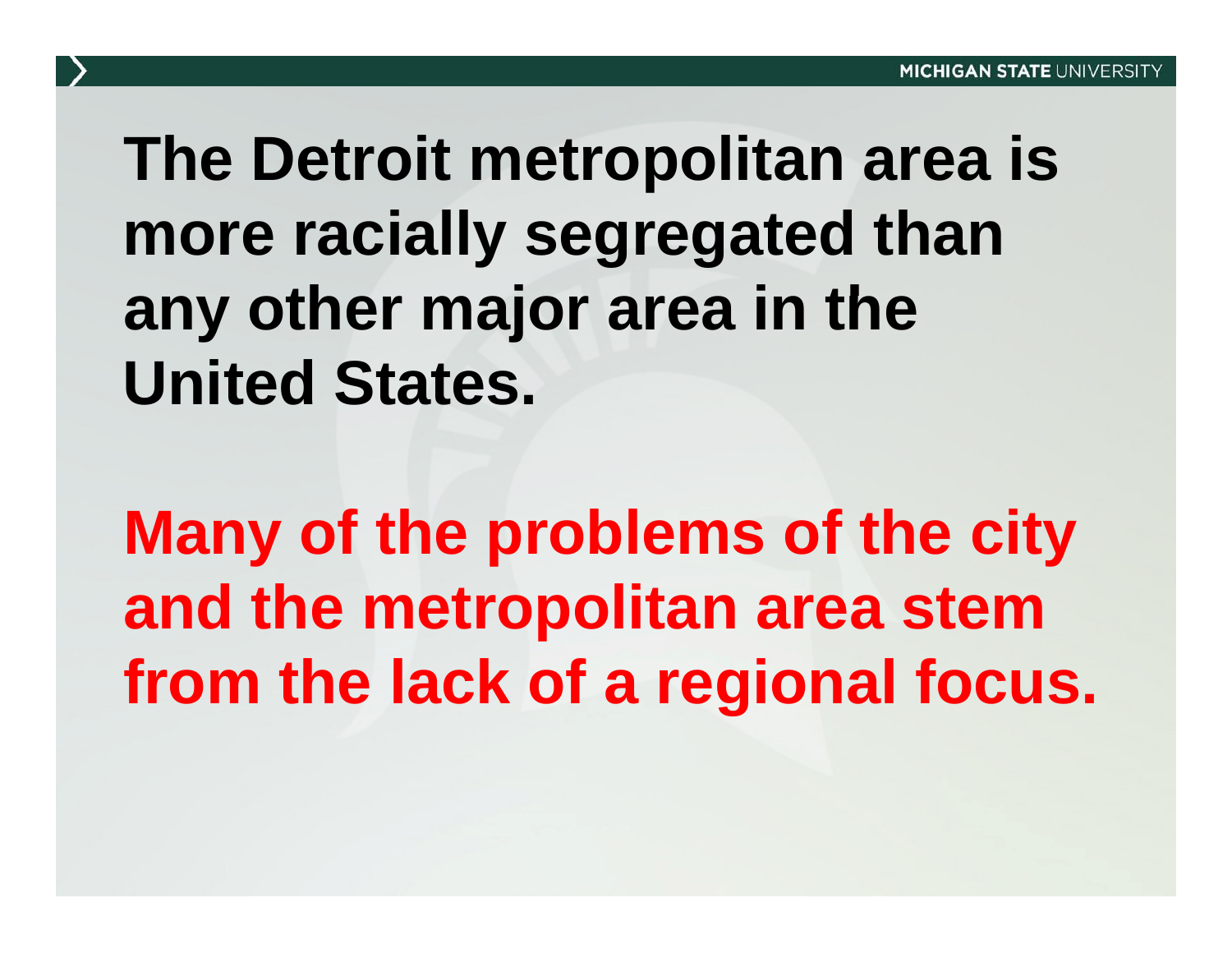#### **FIGURE 3.22**

Minority Population of Michigan Census Tracts in Detroit Tri-County Area, 2000



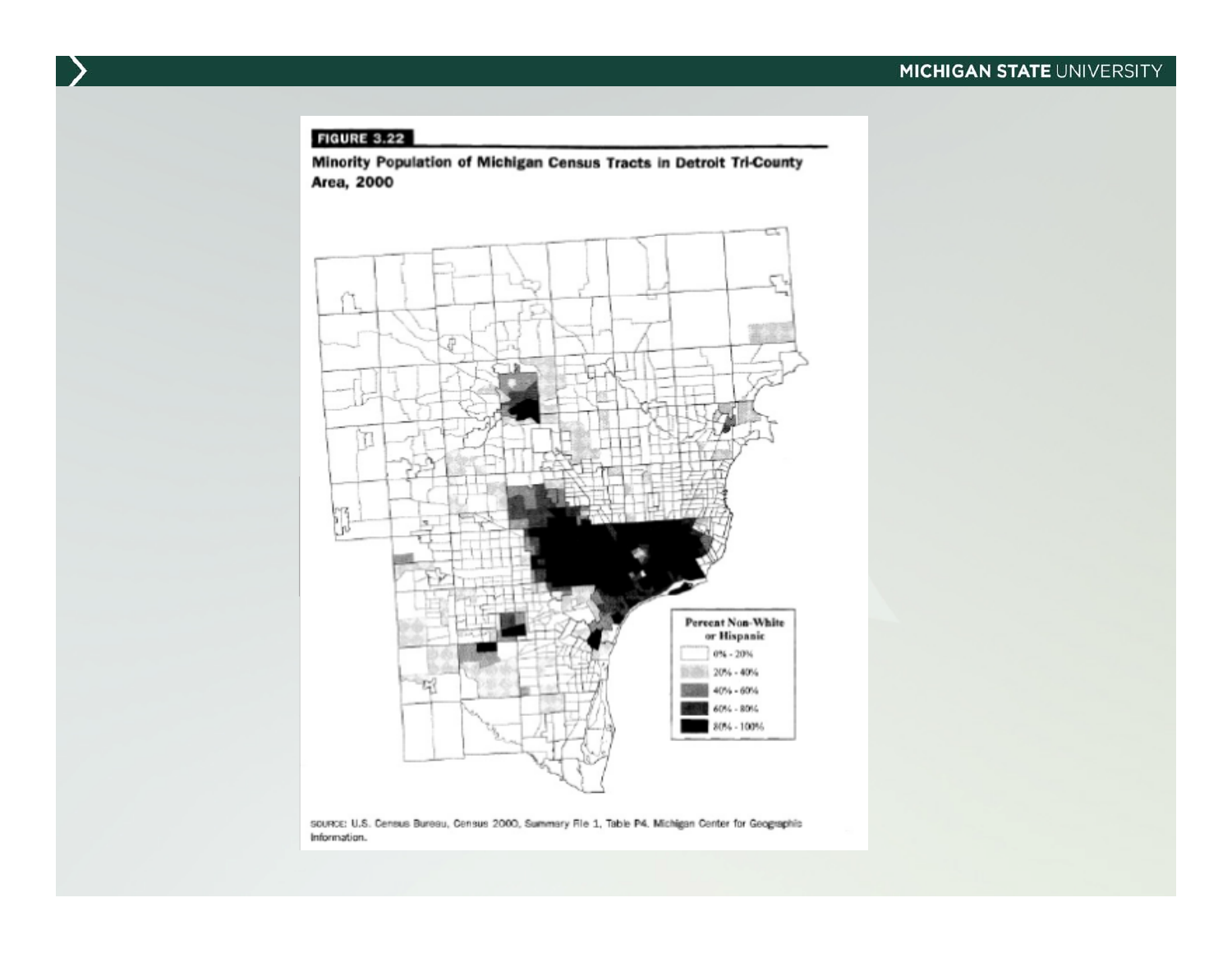### **For the U.S. as a whole , the earnings gap between black and white men has decreased has very slightly in the last 35 years, but the gap for women has increased. increased.**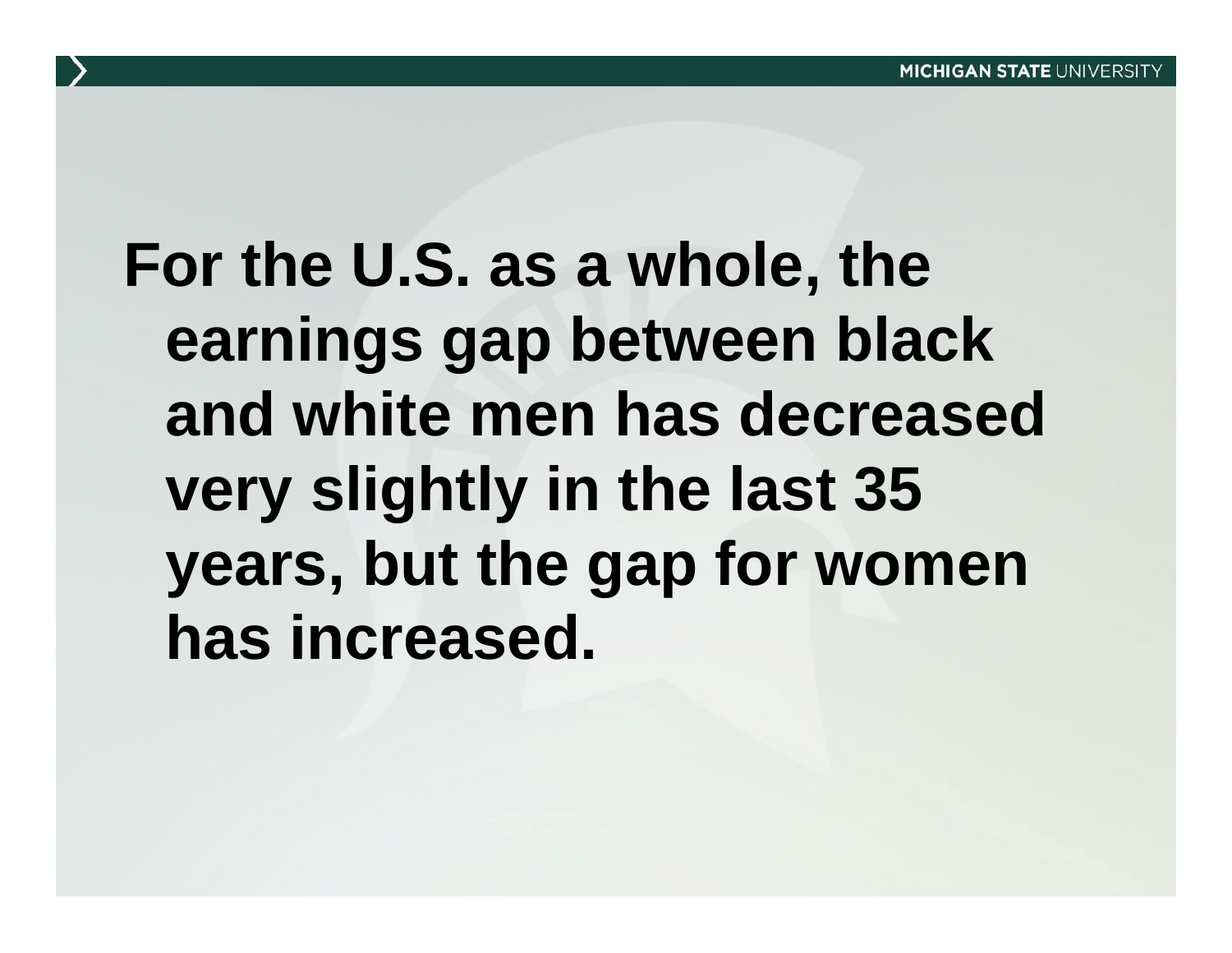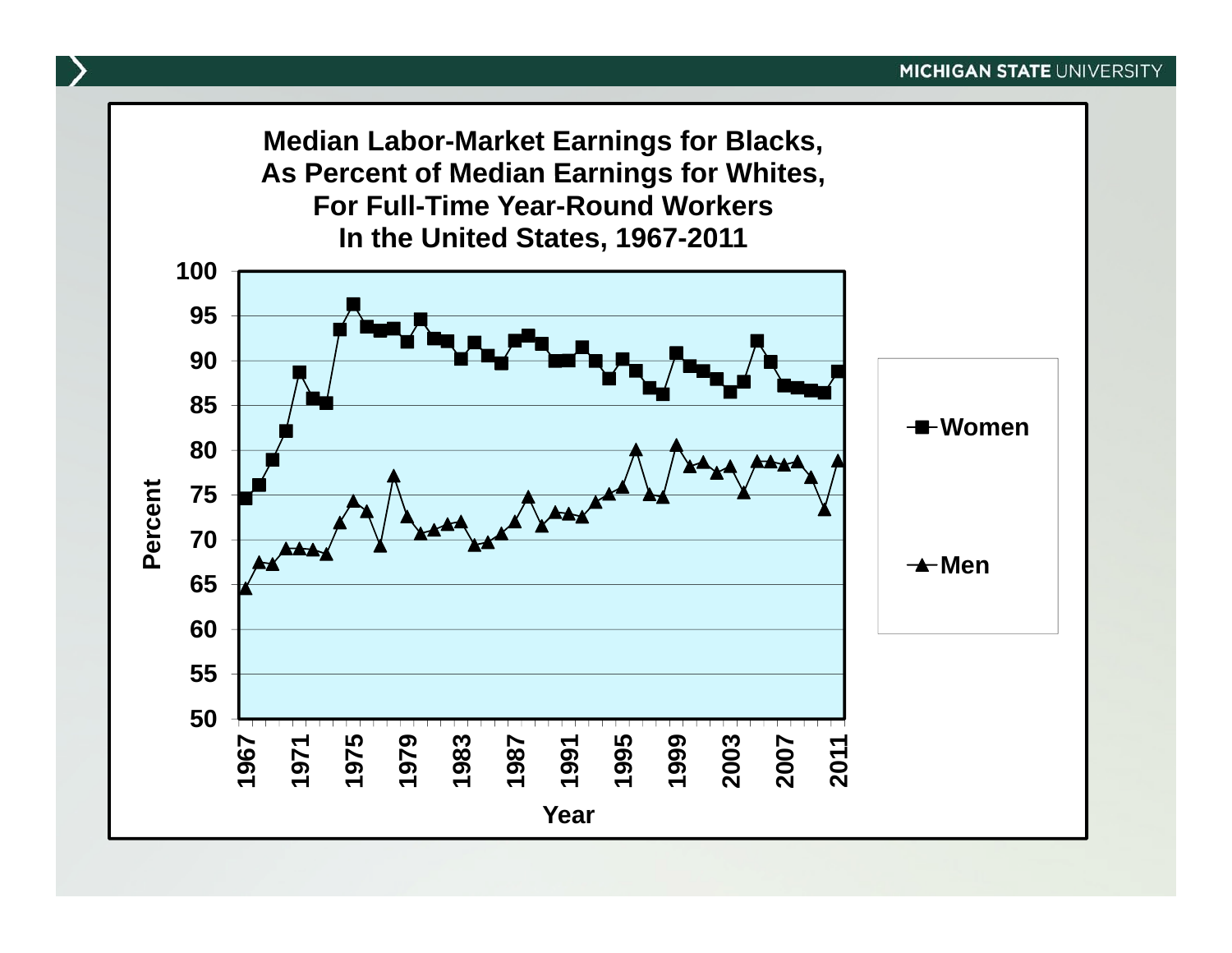### **In Michigan African Michigan, Americans have actuall y lost ground relative to whites.**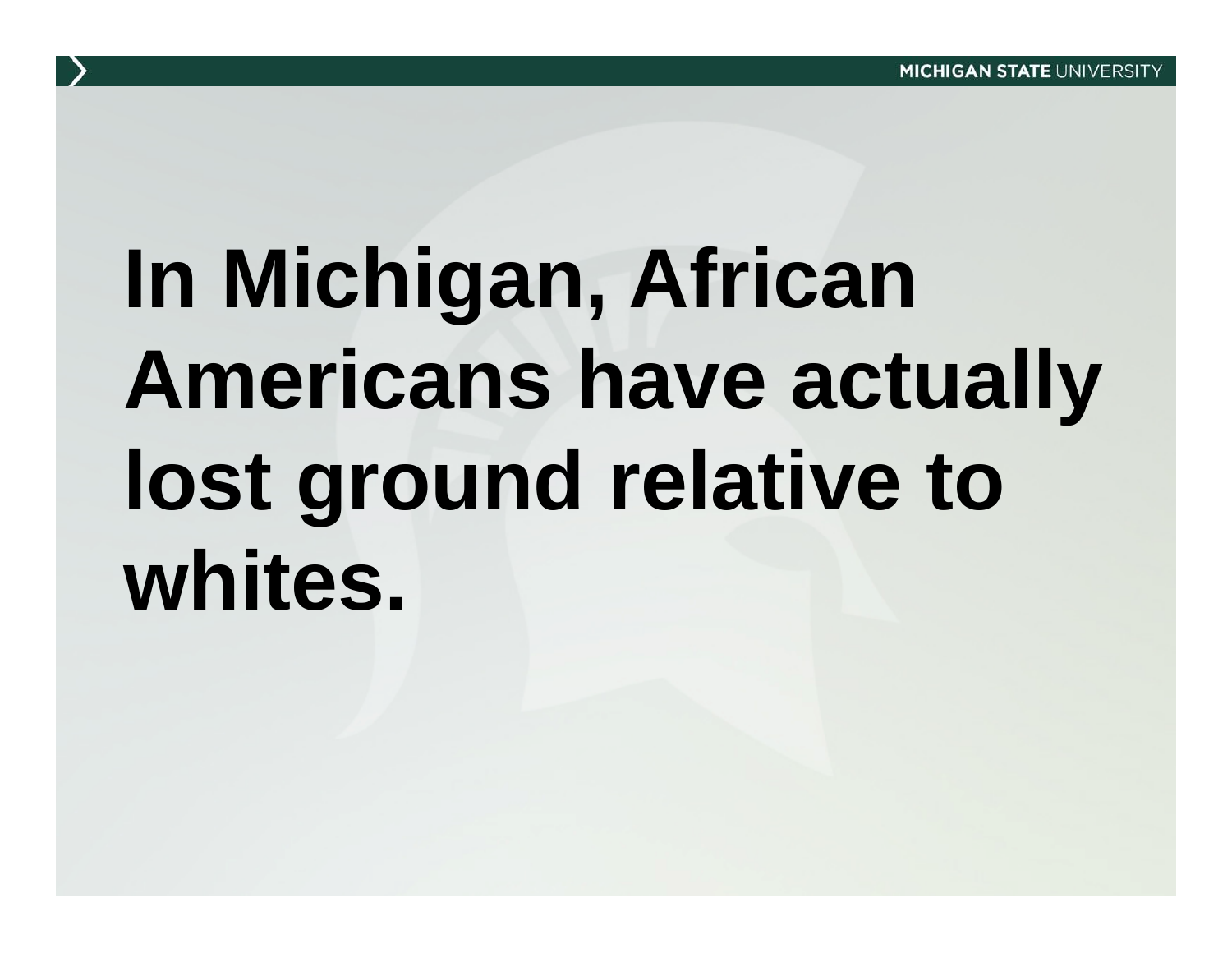